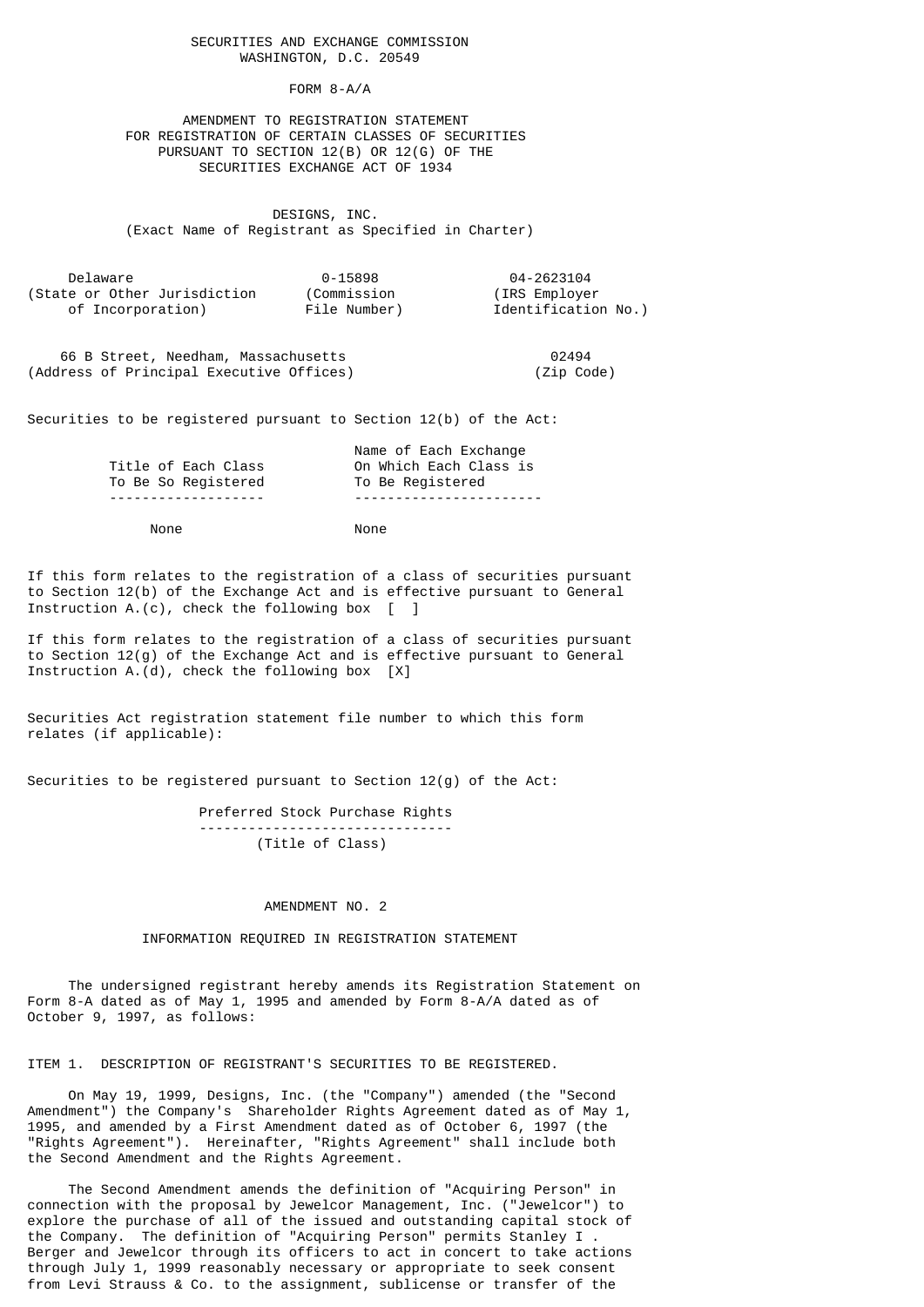Company's rights and obligations under the Amended and Restated Trademark License Agreement made as of October 31, 1998, by and between the Company and Levi Strauss & Co., to Jewelcor or its affiliates. Mr. Berger and Jewelcor or its officers, individually or collectively, will not be deemed to be an "Acquiring Person" as the result of such actions.

 In addition, the Second Amendment modifies the Company's ability to appoint a "Co-Rights Agent" by requiring that the Company give ten days prior written notice to the "Rights Agent" prior to appointing a "Co-Rights Agent."

 The foregoing description of the Rights does not purport to be complete and is qualified in its entirety by reference to the Rights Agreement and the Second Amendment.

 A description of the Preferred Stock Purchase Rights is incorporated herein by reference to the Company's Amendment to Registration Statement on Form 8-A/A filed with the Securities and Exchange Commission as of October 10, 1997.

ITEM 2. EXHIBITS.

 Exhibit 4.1 Second Amendment dated as of May 19, 1999 to Shareholder Rights Agreement dated as of May 1, 1995, amended as of October 6, 1997, by and between Designs, Inc. and BankBoston, N.A. (formerly known as The First National Bank of Boston, N.A.) as Rights Agent.

## SIGNATURE

 Pursuant to the requirements of Section 12 of the Securities and Exchange Act of 1934, the registrant has duly caused this amendment to be signed on its behalf by the undersigned, thereto duly authorized.

Date: May 25, 1999 DESIGNS, INC.

By: /s/ Carolyn R. Faulkner

 ------------------------- Name: Carolyn R. Faulkner

 Title: President, Chief Financial Officer and Treasurer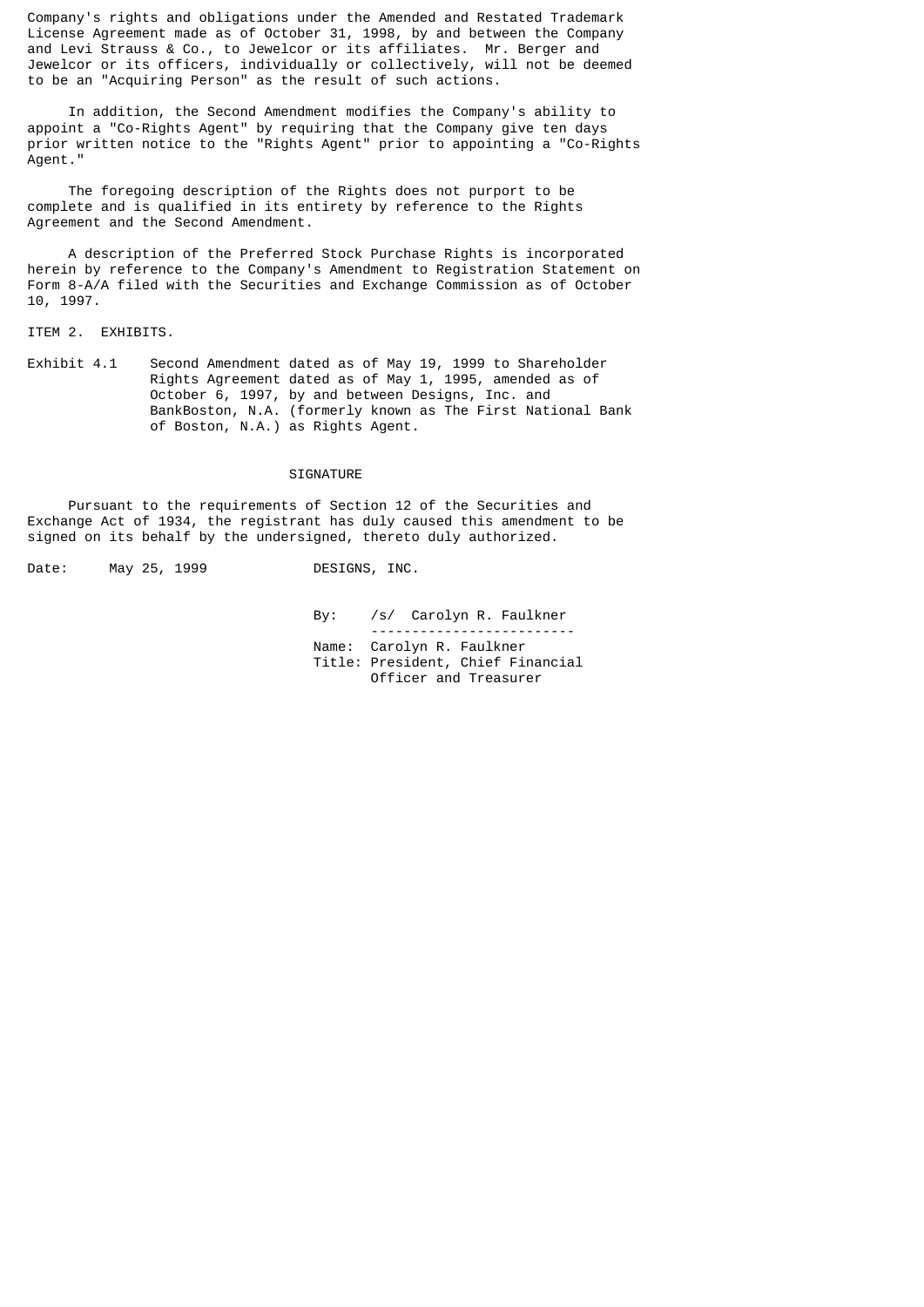This Second Amendment to the Shareholder Rights Agreement (this "Amendment") entered into as of this 19th day of May, 1999, by and between Designs, Inc., a Delaware corporation (the "Company"), and BankBoston, N.A. (formerly known as The First National Bank of Boston, N.A.), a national banking association, as Rights Agent (the "Rights Agent").

 WHEREAS, the Company entered into a Shareholder Rights Agreement with the Rights Agent, dated as of May 1, 1995 and amended by a First Amendment to Shareholder Rights Agreement (the "First Amendment") dated as of October 6, 1997 (as so amended, the "Rights Agreement"); and

WHEREAS, the parties desire to further amend the Rights Agreement in accordance with Section 27 of the Rights Agreement in the manner described herein;

 NOW THEREFORE, in consideration of the foregoing and for other good and valuable consideration, the receipt and sufficiency of which are hereby acknowledged, the Company and the Rights Agent hereby agree as follows:

 1. Section 1(a) of the Rights Agreement is hereby amended by inserting after the first paragraph of subsection (a) the following sentence:

 Notwithstanding the foregoing, in connection with a proposed acquisition of the Company, as contemplated by the letter dated April 28, 1999, from Jewelcor Management, Inc. ("Jewelcor") to the Company, Stanley I. Berger and Jewelcor through its officers may act in concert to take actions through July 1, 1999 reasonably necessary or appropriate to seek consent from Levi Strauss & Co. to the assignment, sublicense or transfer of the Company's rights and obligations under the Amended and Restated Trademark License Agreement made as of October 31, 1998, by and between Levi Strauss & Co. and the Company, to Jewelcor or its affiliates, and neither Stanley I. Berger nor Jewelcor nor its officers, individually or collectively, will be deemed to be an Acquiring Person as a result of such actions.

 2. Section 2 of the Rights Agreement is hereby amended by inserting the following language after the word "desirable" in the third sentence:

> upon ten (10) days' prior written notice to the Rights Agent. The Rights Agent shall have no duty to supervise and shall in no event be liable for the acts or omissions of any such co-Rights Agent.

 3. Section 26 of the Rights Agreement is hereby amended by replacing the address of Rights Agent with the following address:

> BankBoston, N.A. c/o Equiserve Limited Partnership 150 Royall Street Canton, Massachusetts 02021 Attention: Client Administration

- 4. The term "Agreement" as used in the Rights Agreement shall be deemed to refer to the Rights Agreement as amended hereby, and all other references to the Rights Agreement shall be deemed to include this Amendment.
- 5. This Amendment shall be effective as of the date first written above, and except as set forth herein, the Rights Agreement shall remain in full force and effect and otherwise shall be unaffected hereby.
- 6. This Amendment may be executed in two or more counterparts, each of which shall be deemed an original but all of which together shall constitute one and the same instrument.

 IN WITNESS WHEREOF, the parties hereto have caused this Amendment to be duly executed and attested under seal as of the date first written above.